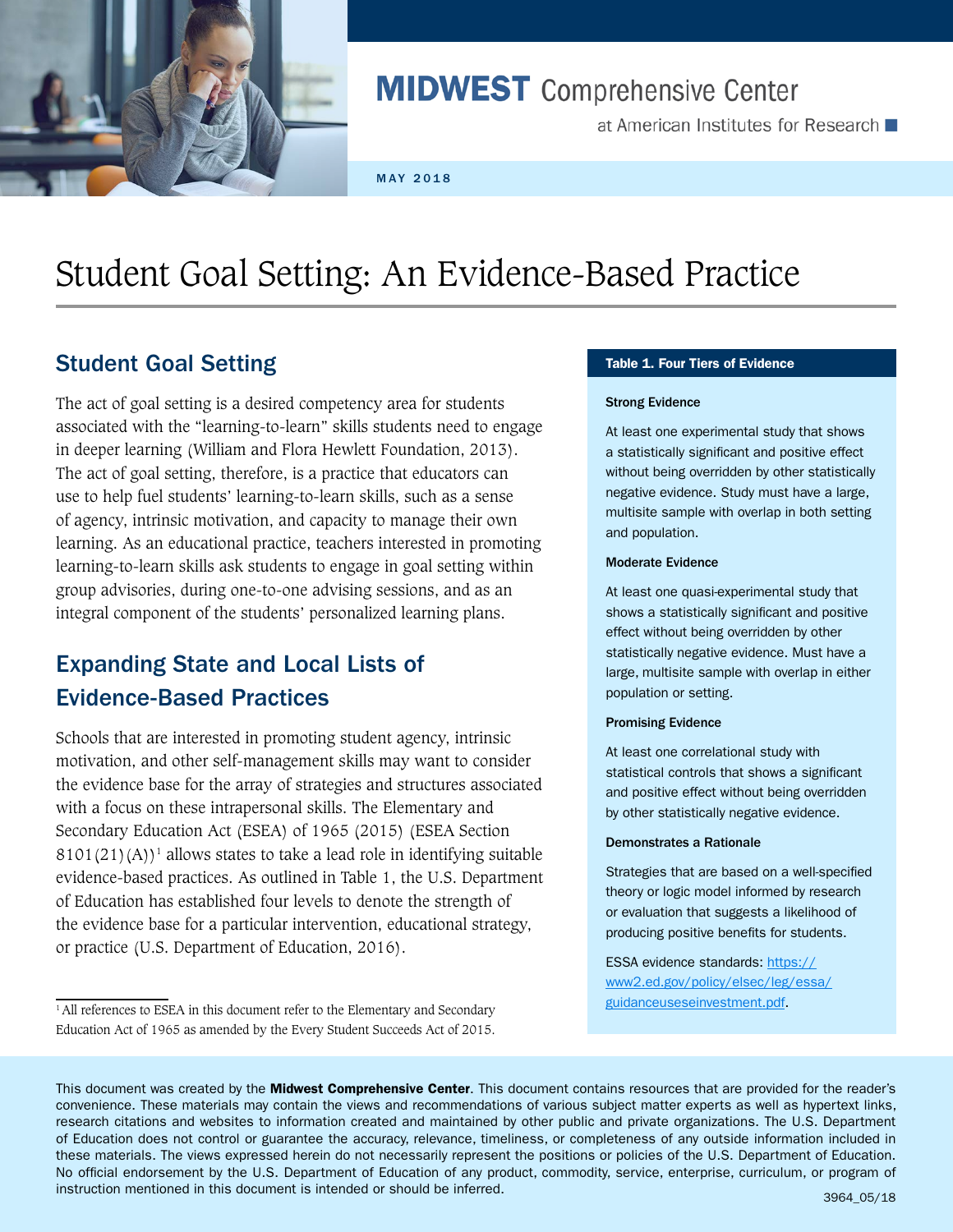This resource focuses on one practice area—student goal setting. This resource includes a brief summary of the research, highlights promising goal-setting practices, and provides the results of a research evidence review2 that indicates that there is promising (Tier III) evidence for the practice of student goal setting (U.S. Department of Education, 2018).

### Student Goal Setting

The practice of goal setting is believed to increase students' goal-setting skills and also increase students' self-efficacy and intrinsic motivation to further their learning. In his synthesis of goal-setting research, Schunk (2003) explains that students use goals to direct their actions, assess their progress, and drive their own learning over time (Schunk, 2003). Locke and Latham (1990) explain that a key premise for goal theory is that that the nature of the goals that students set influences their performance, with higher goals being positively associated with higher task performance. Furthermore, goal theory suggests that the link between goal setting and task performance is mediated by a cycle of self-regulated learning. As explained by Schunk (1990, p. 71),

*as learners work on tasks, they observe their own performances and evaluate their own goal progress. Self-efficacy and goal setting are affected by self-observation, self-judgment, and self-reaction. When students perceive satisfactory goal progress, they feel capable of improving their skills; goal attainment, coupled with high self-efficacy, leads students to set new challenging goals.* 

### What Is the Research Evidence for Goal Setting?

There have been several decades of research on goal setting with many of these studies taking place between 1960 and the late 1990s in work place settings (Latham & Locke, 2007; Tubbs, 1986). Across the years, numerous studies have also been conducted with K–12 and college students. The results of these studies suggest that goal setting may be associated with multiple, positive benefits, for a range of ages and abilities, across academic subject areas and in varying geographic locations in the United States and abroad.

A review of several studies of goal setting suggests that the practice is associated with positive academic benefits for students across a wide



A review of several studies of goal setting suggests that the practice is associated with positive academic benefits across a wide range of academic subject areas.

<sup>&</sup>lt;sup>2</sup>A review of selected research studies on student goal setting was conducted by the REL Midwest and approved by the Institute of Education Sciences (IES) in January 2018. The results of this review suggest that there is promising evidence for student goal setting. A summary of the results of this review is provided in Appendix A.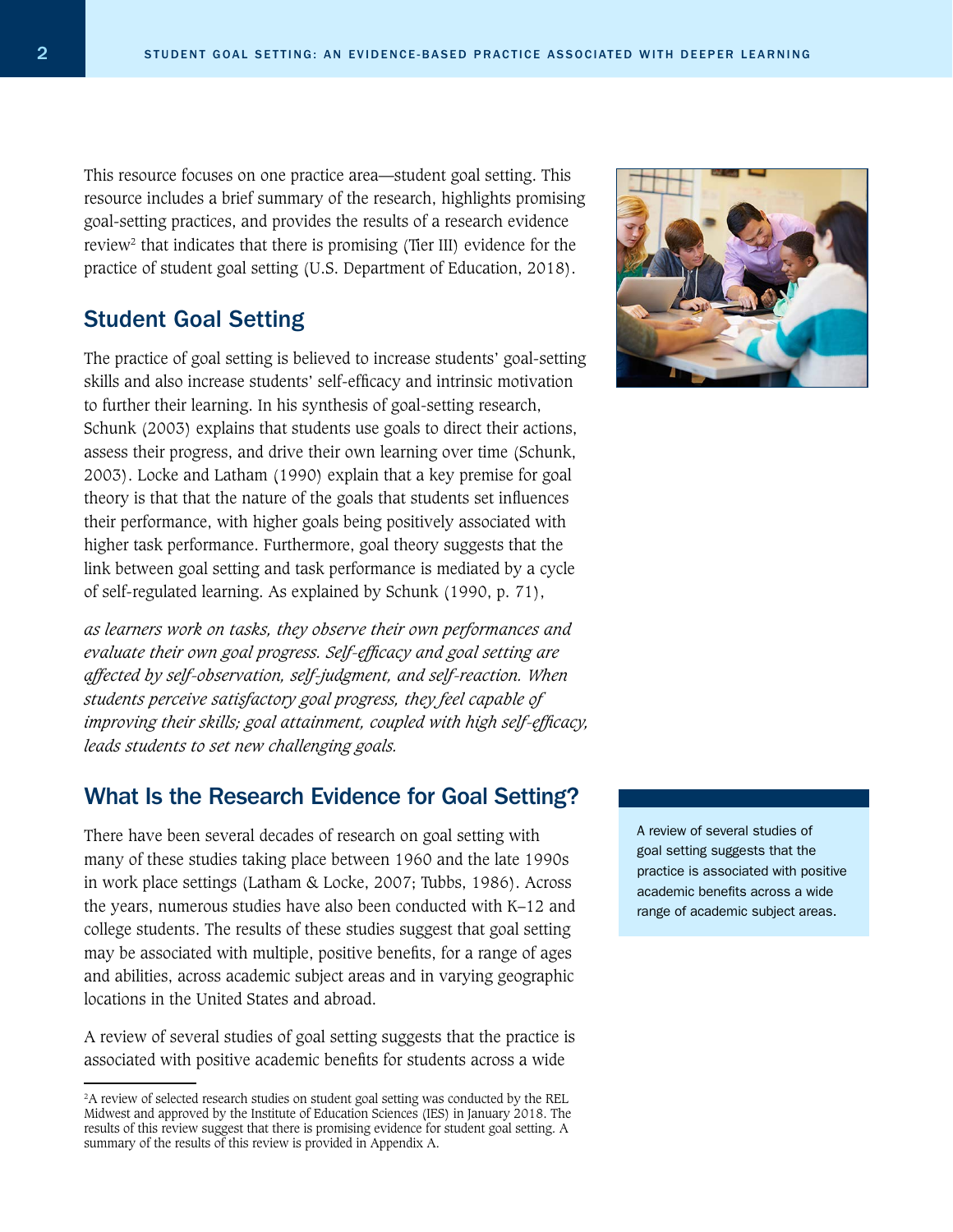range of academic subject areas, including reading (Schunk & Rice, 1989; 1991), writing (Schunk & Swartz, 1993), foreign language study (Moeller, Theiler, & Wu, 2012), social studies (Zimmerman, Bandura, & Martinez-Pons, 1992), science (Meece, Blumenfeld, & Hoyle, 1988), and mathematics (Bandura & Schunk, 1981). Research on goal setting has also shown links with a range of outcomes associated with the deeper learning intrapersonal domain, such as self-regulated learning (Ames & Archer, 1988; Pajares, Britner & Valiant, 2000), self-efficacy (Bandura & Schunk, 1981; Schunk & Rice, 1989), intrinsic motivation (Murayama & Elliott, 2009), and cognitive engagement (Meece et al., 1988). For example, a large, correlational study of high school-aged students conducted in Japan (Murayama & Elliot, 2009) examined the joint influence of goal orientation and classroom goal focus on students' intrinsic motivation and self-concept in mathematics. This study found that, in classrooms where teachers emphasized a mastery goal orientation, students were more likely to adopt a personal mastery goal orientation. Students in these classrooms were also more likely to have higher intrinsic motivation. Conversely, in classrooms where students reported that teachers emphasized a performance goal orientation, students showed lower intrinsic motivation as well as lower self-concept. One five-year, correlational study of comprehensive high school students in 23 high schools<sup>3</sup> (Moeller et al., 2012) examined the relationship between participation in regular goal setting and second language performance. Although this study had a nonexperimental design, its descriptive findings offer a research rationale for how students' participation in a systematic goalsetting practice *might* lead to incremental growth in goal-setting ability, and subsequently to gains in academic performance over time.

Research on student goal setting suggests that this practice is associated with positive outcomes for students of differing ability levels, from those who are academically advanced (Ames & Archer, 1988) to those who struggle academically (Bandura & Schunk, 1981; Morisano, Hirsh, Peterson, Pihl, & Shore, 2010) to those students with identified learning disabilities (Schunk, 1985; Tollefson, Tracy, Johnsen, Farmer, & Buenning, 1984). Studies have also found positive benefits from goal setting for students of varying grades and ages. For example, a small study of elementary-aged students with low math proficiency showed that students had enhanced academic performance as well as increased intrinsic interest and self-efficacy when given proximal goals to pursue (Bandura & Schunk, 1981). Similarly, a study of struggling college

#### Mastery versus Performance Goals? Two Differing Goal **Orientations**

Another key factor in the goalsetting process is an individual's goal orientation. Individuals who are focused on gaining new knowledge and skills (i.e., the intrinsic reward of enhanced learning or skill) are said to possess a "mastery" goal orientation. In contrast, individuals who are focused on the completion of tasks and anticipation of extrinsic rewards, recognition, or status are said to possess a "performance" goal orientation (Dweck & Leggett, 1988).

### The Joint Influence of Goal Orientation and Classroom Goal Focus

A large correlational study of high-school aged students in Japan (Murayama & Elliot, 2009) found that in classrooms where teachers emphasized a mastery goal orientation, students were more likely to have higher intrinsic motivation.

<sup>3</sup> This study did not meet criteria for a strong correlational study because it did not include statistical controls such as prior grades or achievement.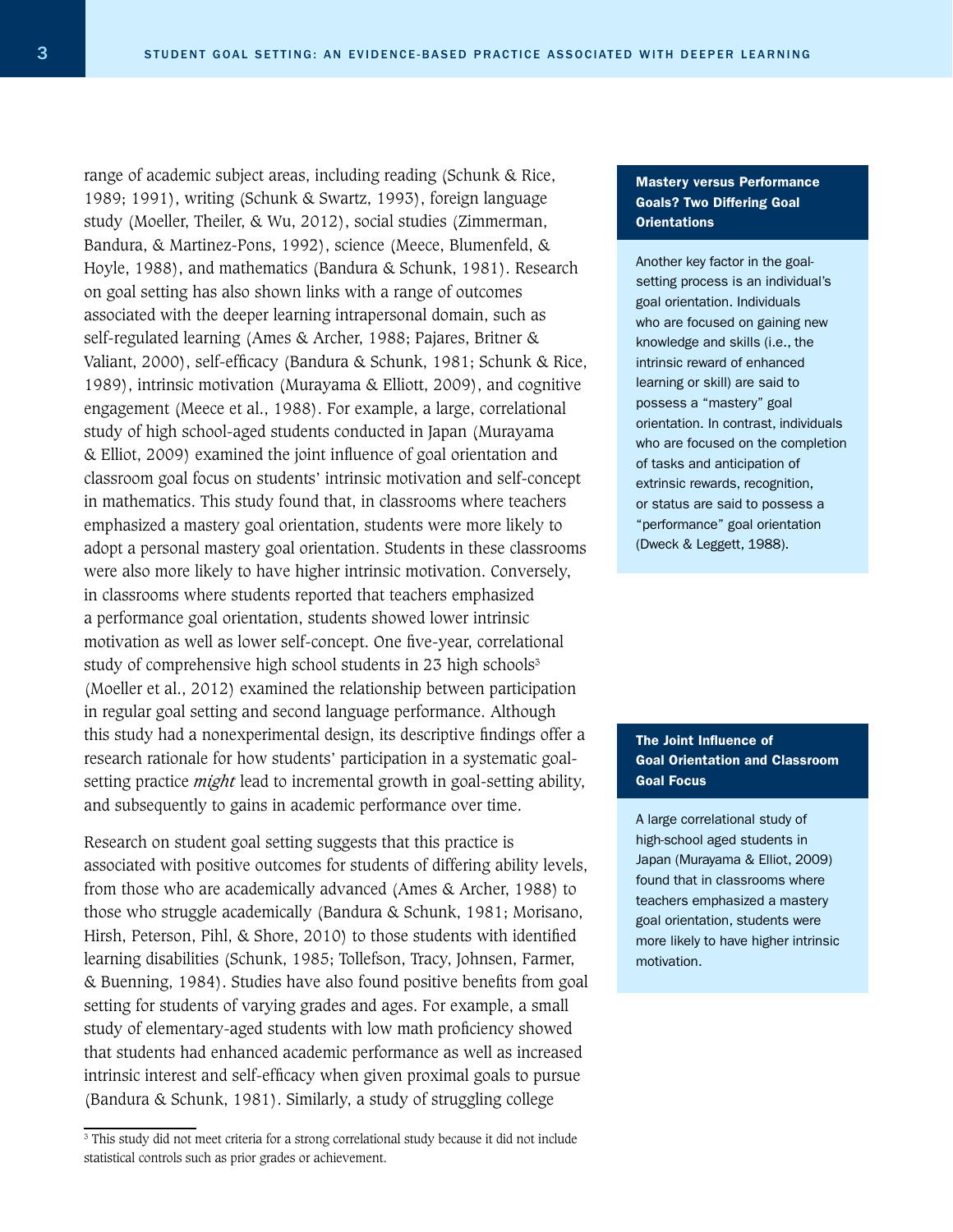students (Morisano et al., 2010) found that students who participated in a 4-month goal-setting intervention showed reduced academic anxiety and improved grades.

Another key factor in the goal-setting process is an individual's goal orientation. Individuals who are focused on gaining new knowledge and skills (i.e., the intrinsic reward of enhanced learning or skill) are said to possess a "mastery" goal orientation. In contrast, individuals who are focused on the completion of tasks and anticipation of extrinsic rewards, recognition, or status are said to possess a "performance" goal orientation (Dweck & Leggett, 1988). Two correlational studies of middle and high school-aged students examined the association between goal orientation, student academic engagement, and outcomes. One study (Ames & Archer, 1988) focused on high-achieving students in Grades 8–11. This study found that students were more likely to prefer challenging tasks, adopt more effective learning strategies, and possess a growth mindset when they had teachers who emphasized a mastery goal focus in the classroom—even when controlling for students' perceived ability. Another study of young secondary students examined the association between mastery goal orientation and engagement among 275 fifth- and sixth-grade students. This study found that students who possessed a mastery goal orientation had higher levels of cognitive engagement in academic tasks even when controlling for students' academic ability levels (Meece et al., 1988).

As summarized above, numerous studies have been conducted on goal setting. However, few of these studies satisfy both the rigorous criteria associated with moderate and strong evidence-based practices as established by the U.S. Department of Education (2016) in its recent nonregulatory guidance for assessing evidence-based practices in accordance with ESEA standards, or include samples of students from U.S. secondary schools. A recent review of selected research sources (REL Midwest Educational Laboratory, 2018) indicates that student goal setting shows "promising evidence" (Tier III) as an intervention for contributing to positive student outcomes. Appendix A provides a brief description of the evidence review process, criteria, and highlights one featured study that meets the desired criteria.

### Promising Goal-Setting Practices

Although numerous studies link goal setting with positive outcomes, research also suggests that positive outcomes can vary depending on the nature and types of goals set as well as the overall goal orientation



#### Promising Evidence for the Practice of Student Goal Setting

A recent review of selected research sources (REL Midwest Educational Laboratory, 2018) indicates that student goal setting shows "promising evidence" (Tier III) as an intervention for contributing to positive student outcomes.

*"By themselves, goals do not automatically enhance learning and motivation."* 

(Schunk, 2003, p. 162)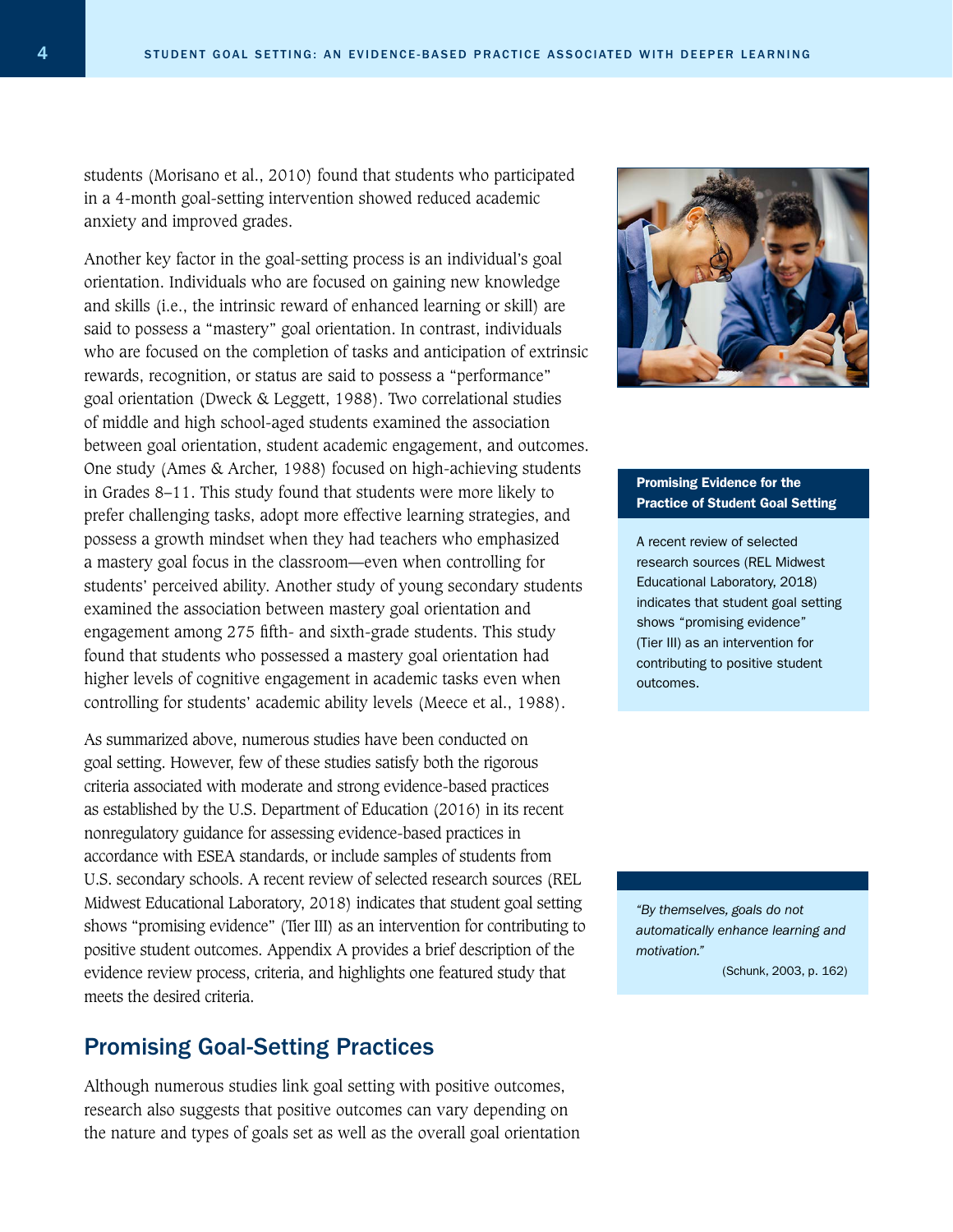of the learner (Latham & Locke, 2007). For example, Chase et al. (2013) found that undergraduate student GPAs increased significantly after engaging in a short intervention that combined goal setting with an exploration of personal values, but those students who engaged only in academic goal setting without considering their personal values did not show the same benefit. Similarly, a study of fourth-grade students (Schunk, 1996) found that the act of self-evaluation, when combined with goal setting, significantly enhanced outcomes for students.

### GOAL CHARACTERISTICS AND GOAL-SETTING CONDITIONS ASSOCIATED WITH POSITIVE OUTCOMES

In his review of the research literature on goal setting, Schunk (2003) outlines a number of characteristics of effective goals and associated strategies and conditions that have been found to enhance the positive benefits of goal setting for students. Other researchers have identified additional promising conditions and strategies that may enhance goalsetting benefits for students, including

- Setting goals that are "optimally challenging"—not too challenging and not too easy (Griffee & Templin, 1997; Schunk, 2003)
- Establishing goals that are proximal rather than distal in time frame (Bandura & Schunk, 1981)
- Articulating specific, rather than general, goals (Locke & Latham, 1990)
- Creating a classroom environment that emphasizes mastery goals (i.e., focusing on achieving a deep understanding of concepts and skills) and encouraging students to focus on setting mastery-oriented goals (Meece, 1991; Murayama & Elliot, 2009)
- **Offering students opportunities to set their own goals (Gaudrea,** 2012; Koestner, Leke, Powers, & Chicoine, 2002; Schunk, 1985)
- Accompanying the act of goal setting with other related steps such as planning, self-evaluation of performance, regular feedback, and reflection (Bandura, 1988; Gaa, 1979; Schunk, 1990, 1996; Schunk & Rice, 1991)

### **Conclusion**

Goal setting in isolation cannot be assumed to produce positive outcomes for students. Like most instructional practices and interventions, the outcomes associated with student goal setting will vary depending on how educators design and implement their goal-setting strategies.

Goal setting in isolation cannot be assumed to produce positive outcomes for students. Like most instructional practices and interventions, the outcomes associated with student goal setting will vary depending on how educators design and implement their goal-setting strategies.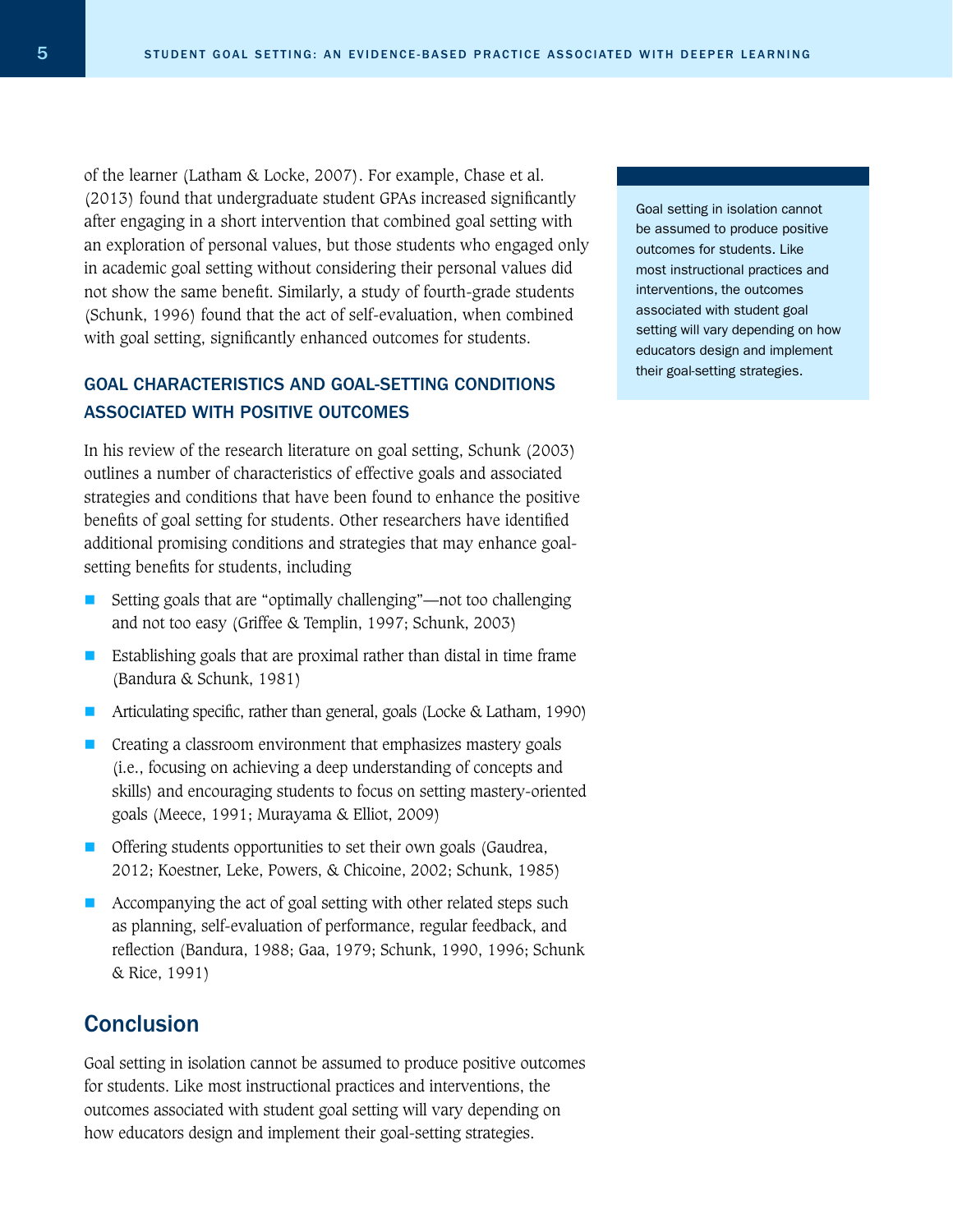### References

- Ames, C., & Archer, J. (1988). Achievement goals in the classroom: Students learning strategies and motivational processes. *Journal of Educational Psychology, 80*(3), 260–267.
- Bandura, A. (1988). Self-regulation of motivation and action through goal systems. In V. Hamilton, G. H. Bower, & N. H. Frijda (Eds.), *Cognitive perspectives on emotion and motivation* (pp. 37–61). Dordrecht, the Netherlands: Kluwer Academic Publishers.
- Bandura, A., & Schunk, D. (1981). Cultivating competence, self-efficacy and intrinsic interest through proximal self-motivation. *Journal of Personality and Social Psychology, 41*(3), 586–598.
- Chase, J., Houmanfar, R., Hayes, S., Ward, T., Vilardaga, J., & Follette, V. (2013). Values are not just goals: Online ACT-based values training adds to goal setting in improving undergraduate college student performance. *Journal of Contextual Behavioral Science, 2*(Issues 3–4), 79–84.
- Dweck, C. S., & Leggett, E. (1988). A social-cognitive approach to motivation and personality. *Psychological Review, 95*(2), 256–273.
- Elementary and Secondary Education Act of 1965, 20 U.S.C. § 8101(21) (2015). Retrieved from [https://www2.ed.gov/documents/essa-act-of-1965.pdf.](https://www2.ed.gov/documents/essa-act-of-1965.pdf) This is the full text of the Elementary and Secondary Education Act of 1965 as amended by the Every Student Succeeds Act of 2015.
- Gaa, J. (1979). The effects of individual goal-setting conferences on the academic achievement and modification of locus of control orientation. *Psychology in the Schools, 16,* 591–597.
- Gaudrea, P. (2012). Goal self-concordance moderates the relationship between achievement goals and indicators of academic adjustment. *Learning and Individual Differences, 22*(6), 827–832.
- Griffee, D. T., & Templin, S. A. (1997). Goal setting affects task performance. Retrieved from ERIC database: <https://eric.ed.gov/?id=ED413782>
- Huberman, M., Bitter, C., Anthony, J., & O'Day, J. (2014). *The shape of deeper learning: Strategies, structures, and cultures in deeper learning network high schools. Report 1: Findings from the study of deeper learning: opportunities and outcomes.* Washington, DC: American Institutes for Research.
- Koestner, R., Lekes, N., Powers, T. A., & Chicoine, E. (2002). Attaining personal goals: Self-concordance plus implementation intentions equals success. *Journal of Personality and Social Psychology, 83,* 231–244.
- Latham, G., & Locke, E. (2007). New developments and directions for goal setting research. *European Psychologist, 12*(4), 290–300.
- Locke, E. A., & Latham, G. P. (1990). *A theory of goal setting and task performance.* Englewood Cliffs, NJ: Prentice-Hall.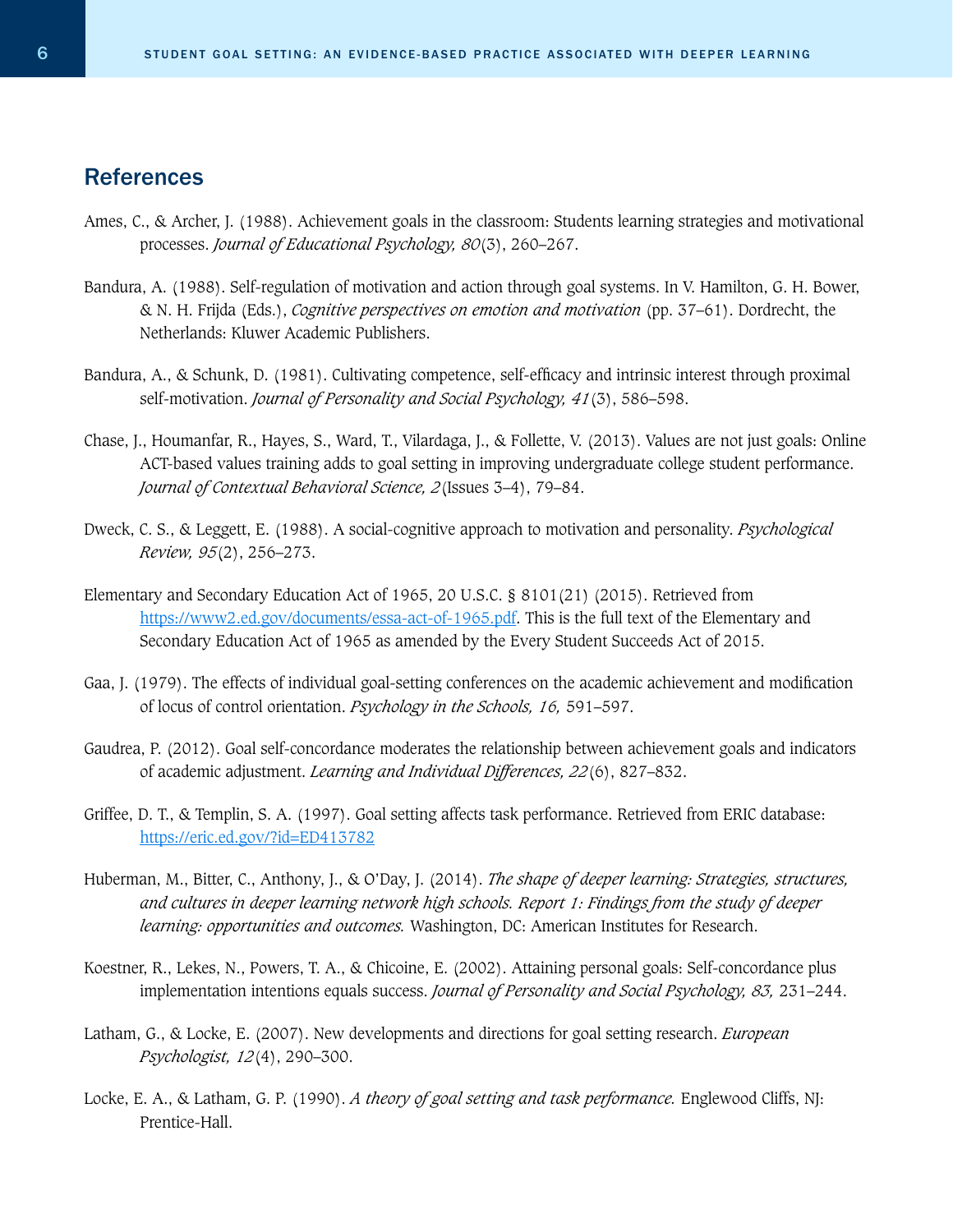- Meece, J. (1991). The classroom context and students' motivation goals. In M. L. Maehr & P. R. Pintrich (Eds.), *Advances in motivation and achievement* (Vol. 7, pp. 261–285). Greenwich, CT: JAI Press.
- Meece, J. L., Blumenfeld, P. C., & Hoyle, R. H. (1988). Students' goal orientations and cognitive engagement in classroom activities. *Journal of Educational Psychology, 80,* 514–523.
- Moeller, A., Theiler, J., & Wu, C. (2012). Goal setting and student achievement: A longitudinal study. *Modern Language Journal, 96*(2), 153–169. <https://eric.ed.gov/?id=EJ975683>
- Morisano, D., Hirsh, J. B., Peterson, J. B., Pihl, R. O., & Shore, B. M. (2010). Setting, elaborating, and reflecting on personal goals improves academic performance. *Journal of Applied Psychology, 95*(2), 255–264.
- Murayama, K., & Elliot, A. J. (2009). The joint influence of personal achievement goals and classroom goal structures on achievement-relevant outcomes. *Journal of Educational Psychology, 101*(2), 432–447.
- Pajares, F., Britner, S. L., & Valiant, G. (2000). Relation between achievement goals and self-beliefs in middle school students in writing and science. *Contemporary Educational Psychology, 25*(4), 406–422.
- Schunk, D. H. (1985). Participation in goal setting: Effects on self-efficacy and skills of learning disabled children. *Journal of Special Education, 19,* 307–317.
- Schunk, D. H. (1990). Goal setting and self-efficacy during self-regulated learning. *Educational Psychologist, 25,* 71–86.
- Schunk, D. H. (1996). Goal and self-evaluative influences during children's cognitive skill learning. American *Educational Research Journal, 33*(2), 359–382.
- Schunk, D. H. (2003). Self-efficacy for reading and writing: Influence of modeling, goal setting and selfevaluation. *Reading and Writing Quarterly, 19,* 159-172.
- Schunk, D. H., & Rice, J. M. (1989). Strategy fading and progress feedback: Effects on self-efficacy and comprehension among students receiving remedial reading services. *Journal of Special Education, 27,*  257–276.
- Schunk, D. H., & Rice, J. M. (1991). Learning goals, and progress feedback during reading comprehension instruction. *Journal of Reading Behavior, 23,* 351–364.
- Schunk, D. H., & Swartz, C. W. (1993). Goals and progress feedback: Effects on self-efficacy and writing achievement. *Contemporary Educational Psychology, 18,* 337–354.
- Tollefson, N., Tracy, D. B., Johnsen, E. P., Farmer, A. W., & Buenning, M. (1984). Goal setting and personal responsibility training for LD adolescents. *Psychology in the Schools, 21,* 224–233.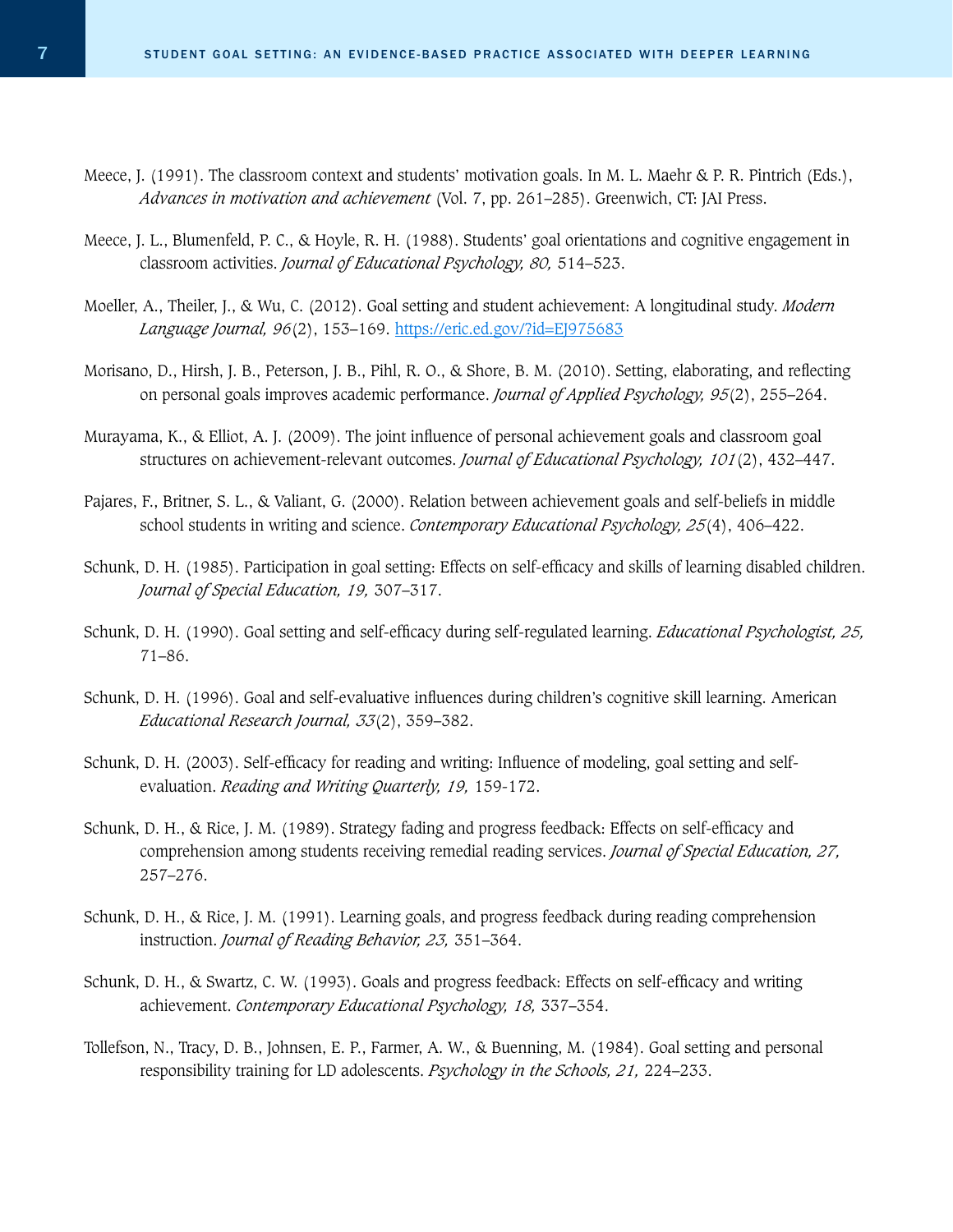- Tubbs, M. (1986). Goal setting: A meta-analytic examination of the empirical evidence. *Journal of Applied Psychology, 71,* 474–483.
- U.S. Department of Education. (September 2016). *Non-regulatory guidance: Using evidence to strengthen education investments.* Retrieved from <http://www2.ed.gov/policy/elsec/leg/essa/guidanceuseseinvestment.pdf>
- U.S. Department of Education, Institute of Education Sciences, National Center for Education Evaluation and Regional Assistance, Regional Educational Laboratory Midwest. (2018). *Using the nonregulatory ESSA standards to assess the level of evidence in Schunk (1996).* Washington, DC: Author.
- William and Flora Hewlett Foundation. (2013). *Deeper learning competencies.* Retrieved from [http://www.hewlett.org/wp-content/uploads/2016/08/Deeper\\_Learning\\_Defined\\_\\_April\\_2013.pdf](http://www.hewlett.org/wp-content/uploads/2016/08/Deeper_Learning_Defined__April_2013.pdf )
- Zeiser, K., Taylor, J., Rickles, J., Garet, M., & Segeritz, M. (2014). *Evidence of deeper learning outcomes. Report #3: Findings from the study of deeper learning: Opportunities and outcomes.* Washington, DC: American Institutes for Research.
- Zimmerman, B. J., & Martinez-Pons, M. (1992). Perceptions of efficacy and strategy use in the self-regulation of learning. In D. H. Schunk and J. L. Meece (Eds.), *Student perceptions in the classroom* (pp. 185–207). Hillsdale, NJ: Lawrence Erlbaum Associates.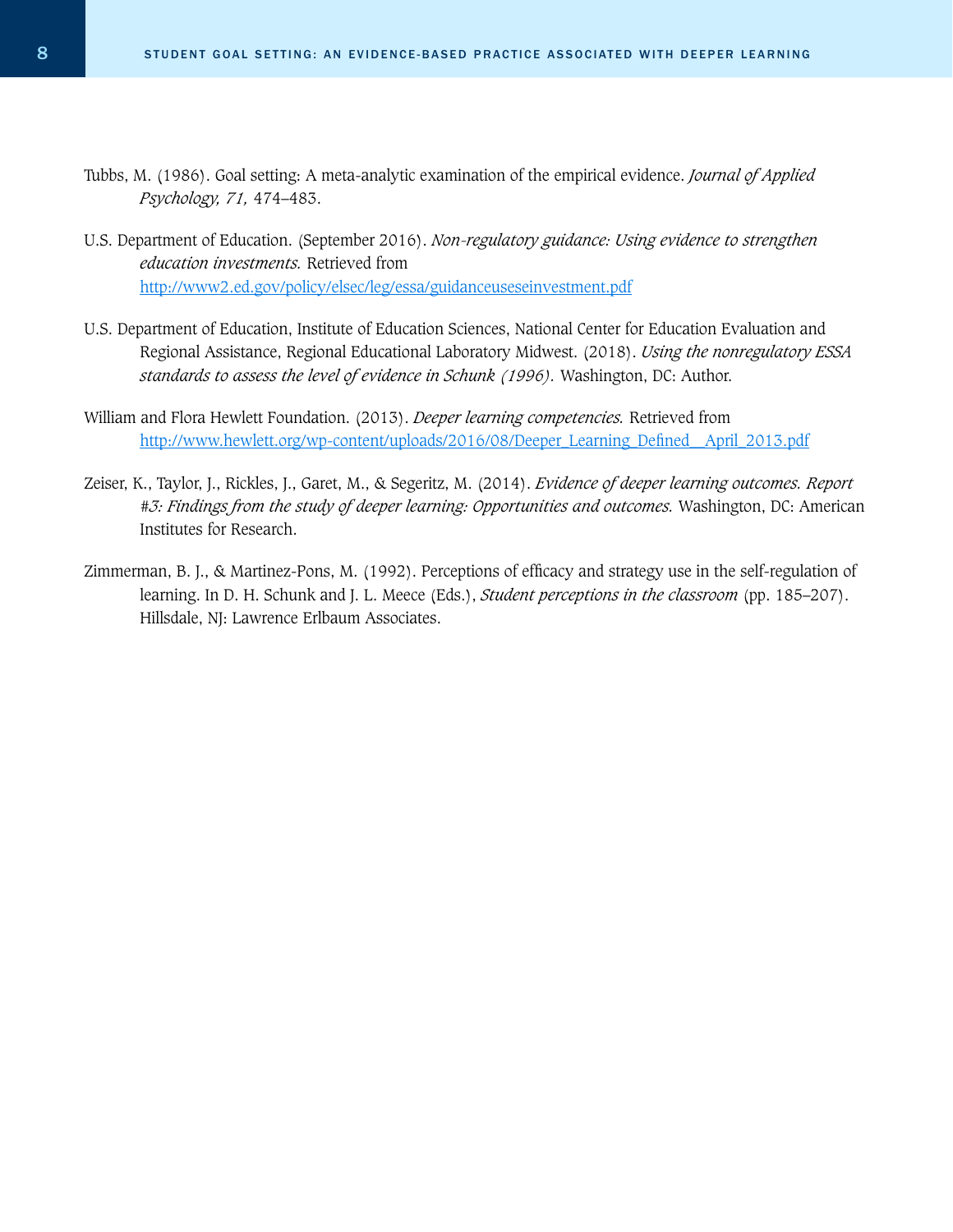### Appendix A. Evidence Review: Student Goal Setting

To determine the evidence base for student goal setting, in June 2017, the Regional Education Lab (REL) Midwest conducted a scan of available research studies on goal setting published within peer-reviewed journals using the search term "student goal setting" to identify sources using ERIC and Google Scholar. Because this initial scan produced only two sources, an additional search was conducted by the Great Lakes and Midwest Regional Deeper Learning research staff. This subsequent search maintained the criteria for peer-reviewed studies but extended the timeline for publications (i.e., earlier than 2002), the location of studies (i.e., not limited to United States), and employed several additional search terms, including "personal goal setting," "self-concordant goals," "academic goal setting," "goal orientation," and "mastery/performance goals." This search identified more than a dozen potential studies. However, many of these studies included multiple interventions, lacked sufficient rigor, were more than 30 years old, or were conducted with populations substantially different from those found in K–12 secondary settings. Among these many studies four were selected that showed merit (i.e., that had a primary focus on goal setting, sufficient sample size, and included student populations generally reflective of secondary student settings). In two cases, the selected studies were representative of similar studies. These four studies were submitted to the REL Midwest for review by What Works Clearinghouse-trained reviewers. These reviewers employed an evidence review template based on the nonregulatory guidance from the U.S. Department of Education (2016). As shown in Table A–1, only one of the four studies submitted for review met the criteria for Tier III or higher evidence-based practices. The selected study that met these criteria is described along with the three additional studies reviewed that did not meet the criteria due to design, geographic location or sample characteristics. See Table A–1.

| <b>Study</b>                                                                                                                                                                      | <b>Level of Evidence</b>                                                                                                                    | <b>Study Design Highlights</b>                                                                                                                                                      | <b>Summary of Study Findings</b>                                                                                                                                                                                                           |
|-----------------------------------------------------------------------------------------------------------------------------------------------------------------------------------|---------------------------------------------------------------------------------------------------------------------------------------------|-------------------------------------------------------------------------------------------------------------------------------------------------------------------------------------|--------------------------------------------------------------------------------------------------------------------------------------------------------------------------------------------------------------------------------------------|
| Schunk, D. H. (1996).<br>Goal and self-evaluative<br>influences during<br>children's cognitive<br>skill learning. American<br><b>Educational Research</b><br>Journal, 33, 359-382 | Promising evidence<br>Note: The small sample<br>size contributed to a<br>lowered evidence tier for<br>this experimental study. <sup>a</sup> | Two small studies each<br>$\bullet$<br>with approximately 40<br>fourth-grade middle<br>class students of<br>varying racial/ethnic<br>backgrounds                                    | More positive math<br>$\bullet$<br>performance skill, self-<br>efficacy, and persistence<br>for students assigned to<br>the "learning goals" (i.e.,<br>mastery goals) group.                                                               |
|                                                                                                                                                                                   |                                                                                                                                             | Experimental design<br>Examined how variations<br>in the nature of goals<br>and the practice of self-<br>evaluation influenced<br>the motivation and<br>achievement of<br>students. | The two studies showed<br>that goals that were<br>equivalent in difficulty,<br>proximity, and specificity,<br>but differed in whether<br>they were mastery or<br>performance-focused<br>goals, were associated<br>with differing outcomes. |
|                                                                                                                                                                                   |                                                                                                                                             |                                                                                                                                                                                     | Self-evaluation enhanced<br>student learning, regardless<br>of the goal orientation.                                                                                                                                                       |

#### Table A–1. Evidence Review of Selected Goal-Setting Studies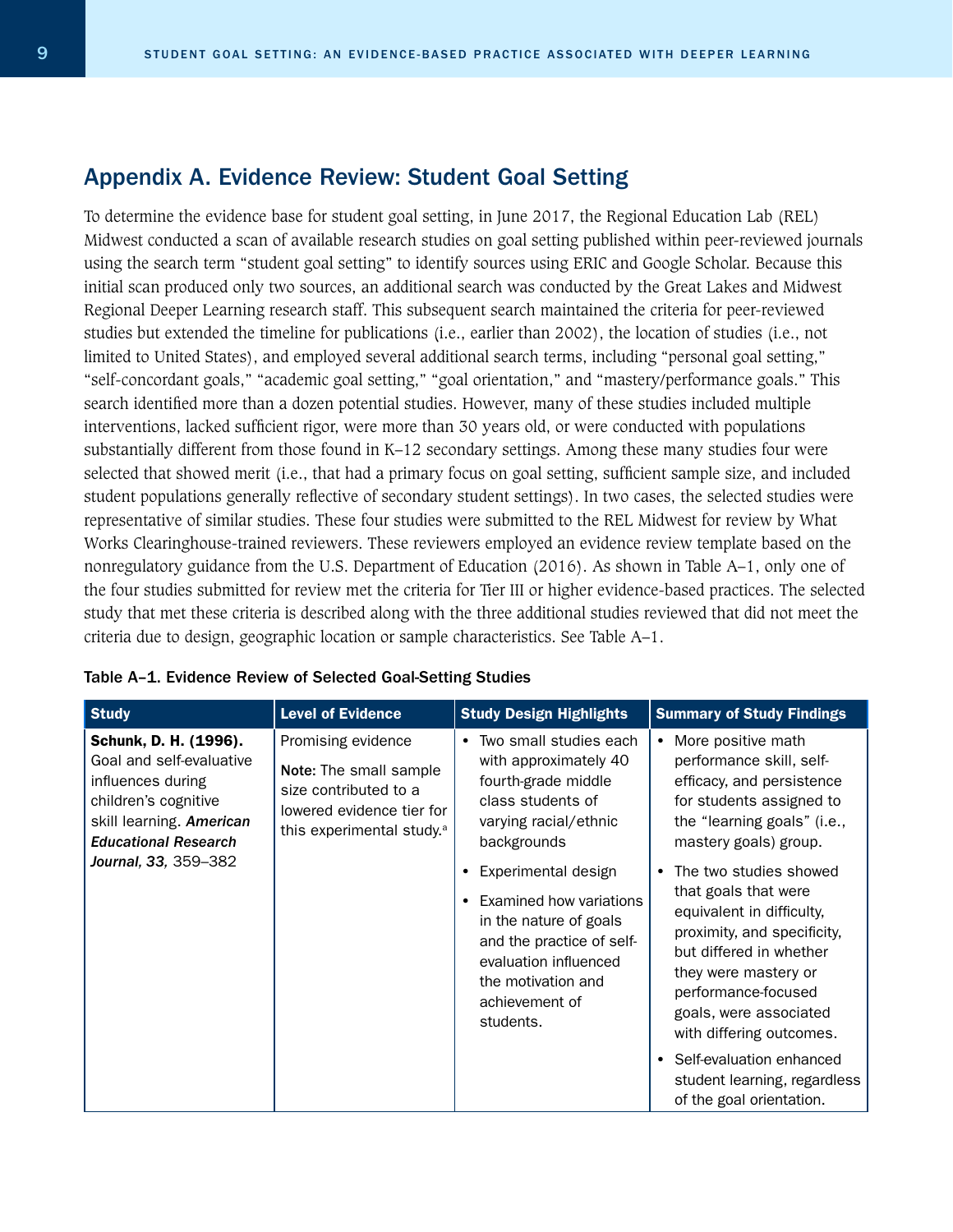| <b>Study</b>                                                                                                                                                                                                                              | <b>Level of Evidence</b>                                                                                                                                                                                                                                                                                                                        | <b>Study Design Highlights</b>                                                                                                                                                                                                                                                                                                                                            | <b>Summary of Study Findings</b>                                                                                                                                                                                                                                                                                                                                                                                                                                                                                                                                                                                                                                                                                                                                                                                                                       |
|-------------------------------------------------------------------------------------------------------------------------------------------------------------------------------------------------------------------------------------------|-------------------------------------------------------------------------------------------------------------------------------------------------------------------------------------------------------------------------------------------------------------------------------------------------------------------------------------------------|---------------------------------------------------------------------------------------------------------------------------------------------------------------------------------------------------------------------------------------------------------------------------------------------------------------------------------------------------------------------------|--------------------------------------------------------------------------------------------------------------------------------------------------------------------------------------------------------------------------------------------------------------------------------------------------------------------------------------------------------------------------------------------------------------------------------------------------------------------------------------------------------------------------------------------------------------------------------------------------------------------------------------------------------------------------------------------------------------------------------------------------------------------------------------------------------------------------------------------------------|
| Murayama, K., & Elliot,<br>A. (2009). The joint<br>influence of personal<br>achievement goals and<br>classroom goal structures<br>on achievement-relevant<br>outcomes. Journal of<br><b>Educational Psychology,</b><br>$101(2)$ , 432-447 | Reviewers noted<br>that this study was<br>a well-designed and<br>well-implemented<br>correlational study with<br>statistical controls for<br>selection bias.<br>Reviewers noted that<br>this study would have<br>met the standards for<br><b>Promising Evidence</b><br>if the study had been<br>conducted in the United<br>States. <sup>b</sup> | • 1,578 students in<br>Grades 7-12<br>• 47 mathematics<br>classrooms from 11<br>schools in Japan<br>• Correlational study with<br>statistical controls for<br>selection bias<br>• Study explores the<br>relationship between<br>student achievement<br>goals, mathematics<br>classroom goal<br>structures, and<br>students' intrinsic<br>motivation and self-<br>concept. | • Statistically significant<br>positive relationship<br>between students adopting<br>mastery focused goals and<br>higher intrinsic motivation.<br>This relationship was<br>consistent regardless of<br>the goal orientation of their<br>teachers.<br>• For students with<br>performance-oriented<br>goals, their level of intrinsic<br>motivation was found to<br>vary depending on the<br>goal orientation of their<br>teachers<br>• In classrooms where<br>teachers emphasized a<br>mastery goal orientation,<br>students were more likely<br>to adopt personal mastery<br>goals. Students in these<br>classrooms were also<br>more likely to have higher<br>intrinsic motivation.<br>• Conversely, in classrooms<br>with a performance goal<br>orientation, students<br>showed both lower intrinsic<br>motivation as well as lower<br>self-concept. |